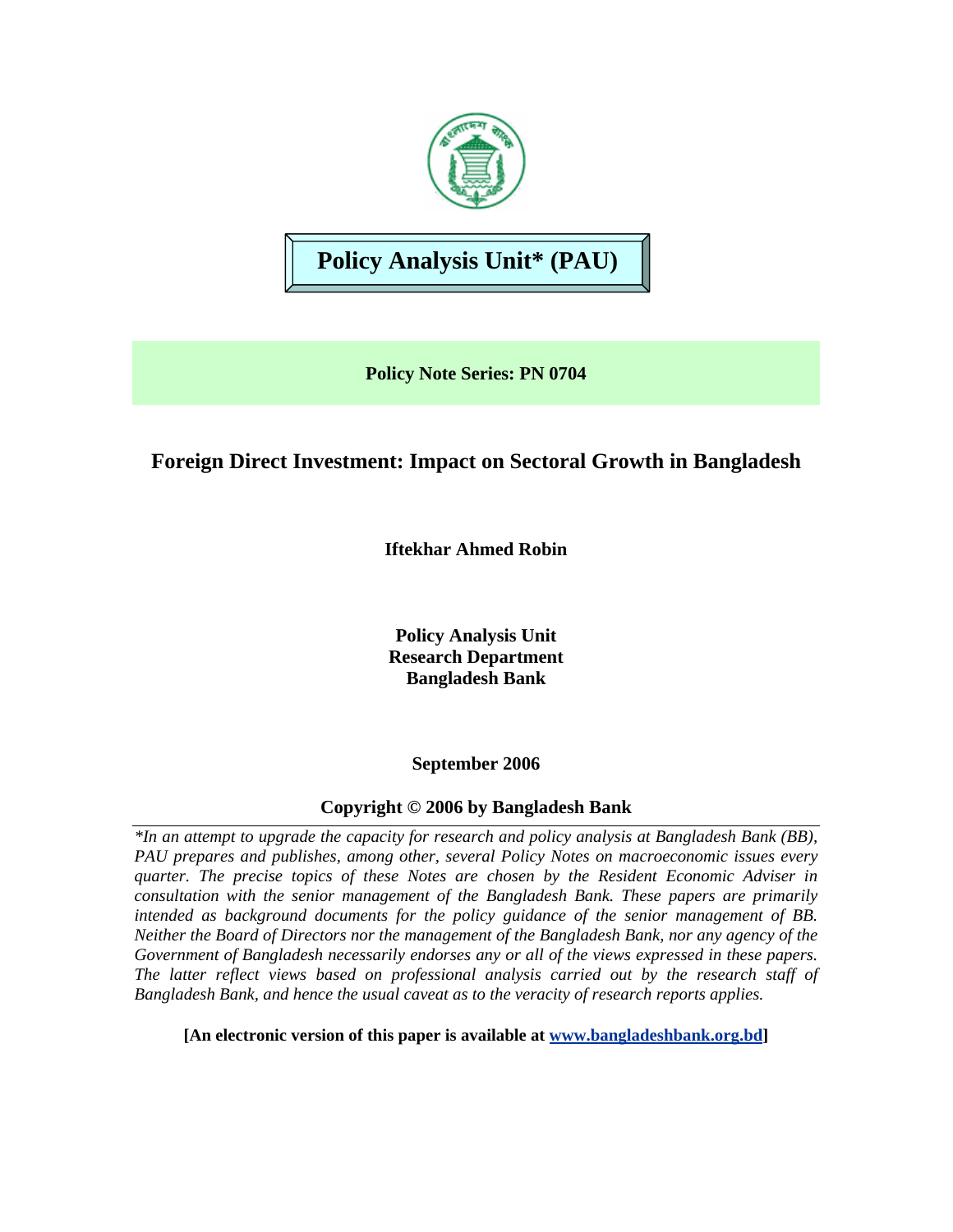## **Foreign Direct Investment: Impact on Sectoral Growth in Bangladesh**

**Iftekhar Ahmed Robin**<sup>1</sup>

**September 2006** 

#### **Abstract**

*This paper focuses on the impact of Foreign Direct Investment (FDI) on the sectoral (agriculture, industry and service) growth pattern of Bangladesh economy over the last 11 years, 1995-2005. The research deals with data from secondary sources and estimates the relationship based on Pearson Correlation Co-efficient. The analyses reveal that FDI inflow in the industrial sector does not appear to correlate much with industrial growth, however, it relates better with service sector growth. FDI inflow in service sector is fairly well correlated with the growth in that sector as well as in the industrial sector. FDI in agricultural sector does not have any close relationship with the sectoral growth pattern. One interesting point is that over the period 1995 to 2005, the country enjoyed a positive net FDI inflow except 2003 and 2004, when foreign investors have taken out more money than they have pumped into the country through repatriation of profit/dividend, capital and repayment of loans with foreign banks and other sources. The paper also deliberates on some policy suggestions and recommendations for weighing up the advantages and disadvantages of FDI to ensure enhanced growth and sustainability.* 

 $\overline{a}$ 

<span id="page-1-0"></span><sup>1</sup> The author is an Assistant Director of 'Policy Analysis Unit' at the Research Department of Bangladesh Bank. He is indebted to Professor Syed M. Ahsan, Resident Economic Advisor, for his valuable guidance, and also to Dr. Md. Habibur Rahman, Senior Research Economist for his valuable contribution. The author thanks Dr. Sayera Younus, Dr. M. Solaiman, Md. Ghulam Murtaza, Md. Ezazul Islam, Md. Shahiduzzaman, Mainul Islam Chowdhury, Md. Nehal Ahmed and Md. Habibour Rahman for their valuable comments on the paper. The views expressed in this Note, however, are of author's own and not necessarily reflect the views of the Bangladesh Bank.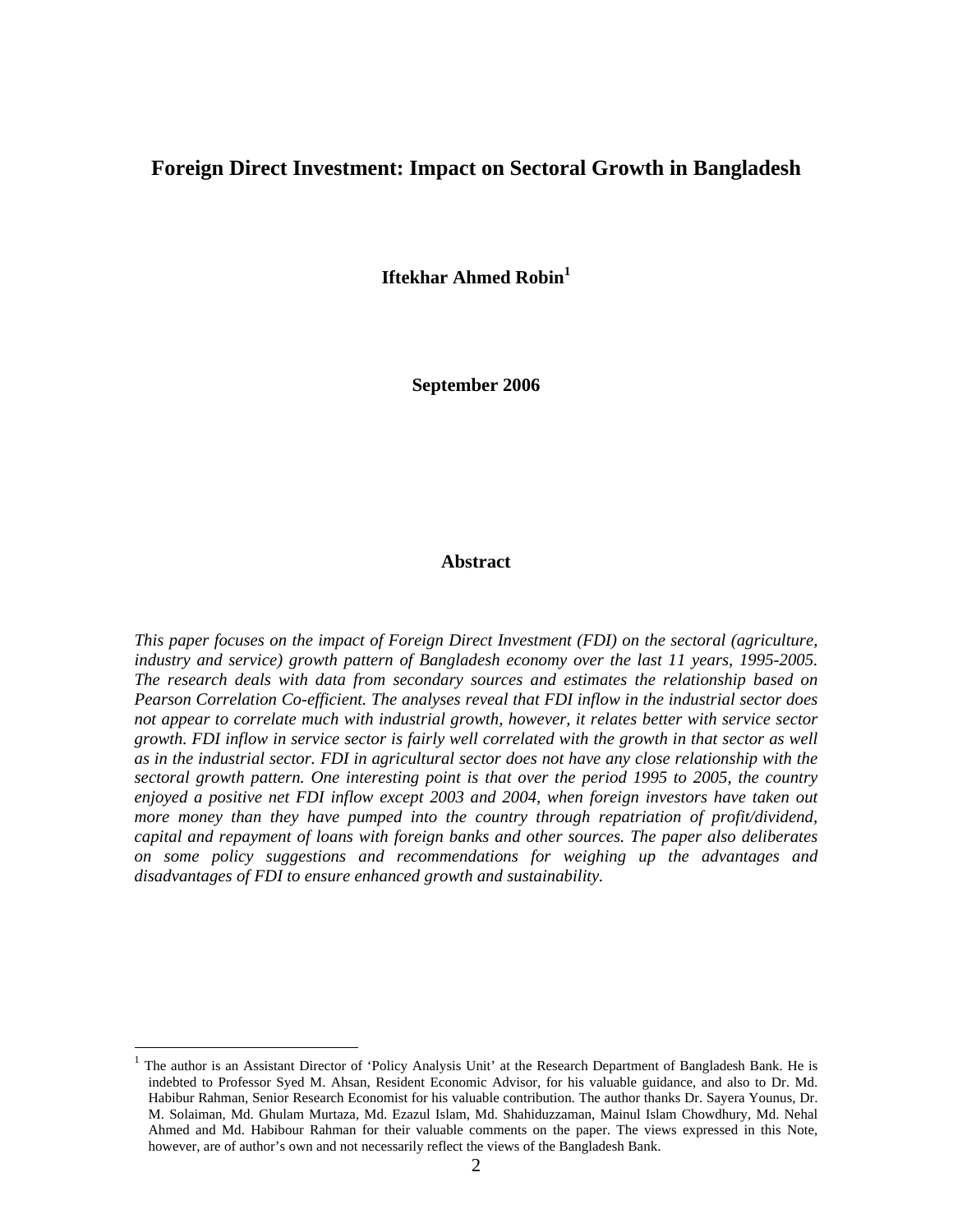#### *1.Introduction*

Foreign Direct Investment (FDI) is capital provided by a foreign direct investor, either directly or through other related enterprises, where the foreign investor is directly involved in the management of the enterprise. Until the1980s, most developing countries viewed FDI with great weariness. In recent years, however FDI restrictions have been significantly reduced. Most countries offer incentives to attract FDI, such as tax concessions, tax holidays, accelerated depreciation on plants and machinery, export subsidies and import entitlements etc. As a developing country, Bangladesh needs FDI for its ongoing development process. Since independence, Bangladesh is trying to be a suitable location for FDI. Special zones have been set up and lucrative incentive packages have been provided to attract FDI. However, the total inflow of FDI has been increasing over the years. In 1972, annual FDI inflow was 0.090 million USD, and after 33 years, in 2005 annual FDI came to 845.30 million USD. Still political tension and lack of investment friendly bureaucratic attitude are often pointed out by potential investors as the major impediments of FDI.

#### *2.The magnitude of FDI*

FDI played a minor role in the economy of Bangladesh until 1980, a crucial year of policy change. The Government of Bangladesh (GOB) enacted the 'Foreign Investment Promotion and Protection Act, 1980' in an attempt to attract FDI. Except five industries, which are reserved for the public sector: defence equipment and machinery, nuclear energy, forestry in the reserved forest area, security printing and minting, and railways, FDI is allowed in every sector of the economy.

Table 1 shows total FDI inflow (including that in Export Processing Zones, EPZs) over the last 11 years, 1995-2005. Data reveals that in 1999 there was a sudden fall in FDI, and again in 2001, mainly because of serious political unrest, which discouraged foreign investment, and it took several years to regain the confidence of foreign investors. It stabilized afterwards but remained below the average reached during 1997-2000. In spite of Bangladesh's comparative advantage in labour-intensive manufacturing, adoption of investment friendly policies and regulations, establishment of EPZs in different suitable locations and other privileges, FDI flows have failed to accelerate. However, in 2005 substantial improvement has been achieved.

|                                | 1995     | 1996  | 1997  | 1998  | 1999  | 2000  | 2001  | 2002  | 2003  | 2004  | 2005  |
|--------------------------------|----------|-------|-------|-------|-------|-------|-------|-------|-------|-------|-------|
| Agriculture & Fishing (Total)  | $\Omega$ | 0.3   | 1.4   | 1.4   | 2.9   | 15.2  | 1.1   | 1.6   | 4.1   | 1.7   | 2.3   |
| Power, Gas & Petroleum         | 3.2      | 47.0  | 242.1 | 235.2 | 83.5  | 301.0 | 192.4 | 57.9  | 88.1  | 124.1 | 208.3 |
| Manufacturing                  | 45.5     | 89.2  | 162.4 | 139.8 | 191.8 | 193.5 | 132.2 | 142.9 | 165.2 | 139.4 | 219.3 |
| <b>Industry (Total)</b>        | 48.7     | 136.2 | 404.5 | 375.0 | 275.3 | 494.5 | 324.6 | 200.8 | 253.3 | 263.5 | 427.6 |
| Trade & Commerce               | 41.3     | 92.3  | 158.9 | 164.3 | 27.5  | 53.2  | 27.6  | 63.7  | 44.0  | 66.6  | 130.5 |
| Transport & Telecom.           | 1.7      | 1.5   | 5.9   | 25.3  | 0.5   | 5.4   | 0.9   | 48.5  | 45.9  | 127.5 | 281.9 |
| <b>Other Services</b>          | 0.6      | 1.3   | 4.6   | 10.5  | 2.9   | 10.3  | 0.3   | 13.7  | 2.9   | 1.1   | 3.0   |
| <b>Services (Total)</b>        | 43.6     | 95.1  | 169.4 | 200.0 | 30.9  | 68.9  | 28.8  | 125.9 | 92.8  | 195.2 | 415.4 |
| <b>Total FDI to Bangladesh</b> | 92.3     | 231.6 | 575.3 | 576.5 | 309.1 | 578.6 | 354.5 | 328.3 | 350.2 | 460.4 | 845.3 |

|  | Table 1: The Aggregate and Sector-wise FDI inflow, 1995-2005 (calendar year) |  |  |
|--|------------------------------------------------------------------------------|--|--|
|  |                                                                              |  |  |

 *(USD in million)* 

*Note: Enterprise Survey, the source of the current data set is conducted by Statistics Department of Bangladesh Bank on a calendar year basis.*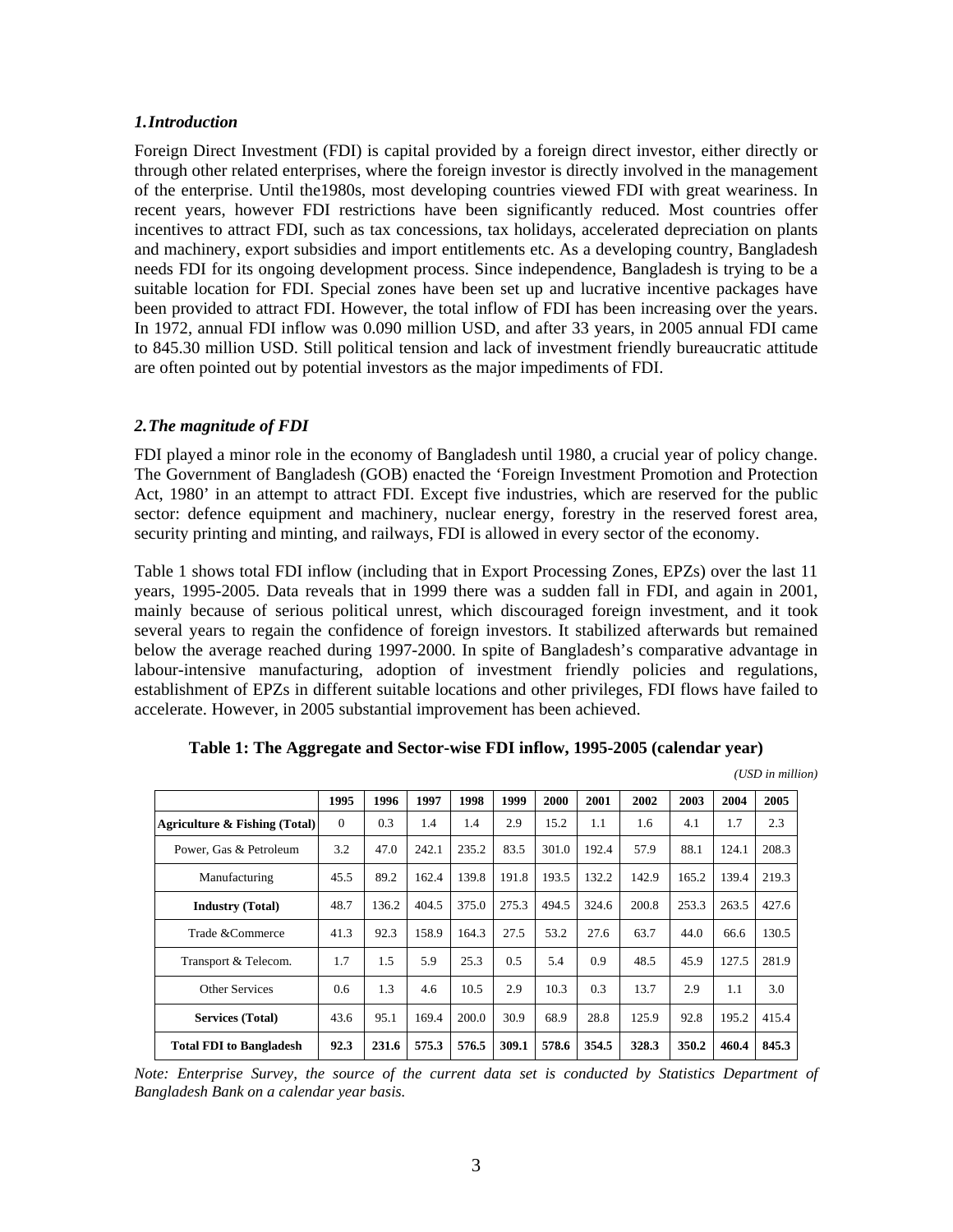#### *3.FDI inflow: sectoral composition (agriculture, industry and service)*

There have been several shifts globally in the concentration and composition of FDI among sectors. The first major compositional shift was within manufacturing from import-substitutes to export oriented manufacturing. A more recent shift of FDI has been towards services. The presence of these global changes is also evident in Bangladesh economy and has been driven in particular by the opening up of service industries to FDI. With the country's accession to the World Trade Organization (WTO), service sectors like power and energy, banking, insurance and telecommunications are being liberalized and progressively opened up. Owing to comparative advantage and an accommodative policy regime, a large chunk of FDI has gone into the readymade garment (RMG) sector for establishing backward linkage industries, telecommunication, power, oil and gas exploration sector. Table 2 depicts the pattern of FDI inflow in different sectors and the growth rate during 1995-2005. In fact, there is substantial change in the pattern of FDI inflow in the new millennium and the foreign investors are looking at sectors like telecom, banks, power and energy, where profit growth is likely to be high, which may alter the sectoral composition in the days to come.

| Year | fdi_ag<br>(million USD) | fdi_in<br>(million USD) | fdi sr<br>(million USD) | $gr\_{ag}$<br>(percentage) | $gr_in$<br>(percentage) | $gr\_sr$<br>(percentage) |
|------|-------------------------|-------------------------|-------------------------|----------------------------|-------------------------|--------------------------|
| 1995 | 0.0                     | 48.7                    | 43.6                    | 3.1                        | 6.9                     | 3.9                      |
| 1996 | 0.3                     | 136.2                   | 95.1                    | 5.9                        | 5.8                     | 4.5                      |
| 1997 | 1.4                     | 404.5                   | 169.4                   | 3.2                        | 8.3                     | 5.0                      |
| 1998 | 1.4                     | 375.0                   | 200.0                   | 4.7                        | 4.9                     | 5.2                      |
| 1999 | 2.9                     | 275.3                   | 30.9                    | 7.4                        | 6.2                     | 5.5                      |
| 2000 | 15.2                    | 494.5                   | 68.9                    | 3.2                        | 7.5                     | 5.5                      |
| 2001 | 1.1                     | 324.6                   | 28.8                    | 0.1                        | 6.5                     | 5.4                      |
| 2002 | 1.6                     | 200.8                   | 125.9                   | 3.2                        | 7.3                     | 5.4                      |
| 2003 | 4.1                     | 253.3                   | 92.8                    | 4.1                        | 7.6                     | 5.7                      |
| 2004 | 1.7                     | 263.5                   | 195.2                   | 2.2                        | 8.3                     | 6.4                      |
| 2005 | 2.3                     | 427.6                   | 415.4                   | 4.5                        | 9.6                     | 6.5                      |

**Table 2: Sector-wise FDI inflow and growth, 1995-2005** 

*Source : Statistics Department, BB & BBS* 

*Note: 'fdi\_ag' means FDI inflow in agriculture sector, 'fdi\_in' means FDI inflow in industrial sector and 'fdi\_sr' means FDI inflow in service sector. Again 'gr\_ag' means output growth in agriculture sector, 'gr\_in' means output growth in industrial sector and 'gr\_sr' means output growth in service sector.* 

If we compute correlation and corresponding p-values (probability) between the FDI inflow and the sectoral growth pattern, using the data in Table 2, we obtain the following results (Table 3) for 11 observations (1995-2005).

|  |  |  |  |  | Table 3: Pearson Correlation Coefficients, $n = 11$ , Prob >  r  under H <sub>0</sub> : rho=0 |
|--|--|--|--|--|-----------------------------------------------------------------------------------------------|
|--|--|--|--|--|-----------------------------------------------------------------------------------------------|

|            | fdi_ag     | fdi_in     | fdi_sr   | $gr\_{ag}$ | $gr\_1n$ | $gr\_sr$ |
|------------|------------|------------|----------|------------|----------|----------|
| fdi_ag     |            |            |          |            |          |          |
| fdi_in     | 0.58574    |            |          |            |          |          |
|            | (0.0583)   |            |          |            |          |          |
| fdi_sr     | $-0.14338$ | 0.41410    |          |            |          |          |
|            | (0.6741)   | (0.2055)   |          |            |          |          |
| $gr\_{ag}$ | $-0.02198$ | $-0.10683$ | 0.08209  |            |          |          |
|            | (0.9489)   | (0.7546)   | (0.8104) |            |          |          |
| $gr\_in$   | 0.15920    | 0.31572    | 0.57728  | $-0.26088$ |          |          |
|            | (0.6401)   | (0.3443)   | (0.0629) | (0.4384)   |          |          |
| $gr\_sr$   | 0.23195    | 0.57942    | 0.57897  | $-0.08547$ | 0.56206  |          |
|            | (0.4925)   | (0.0617)   | (0.0620) | (0.8027)   | (0.0719) |          |

*Note: The correlation matrix has been generated by the SAS programme.*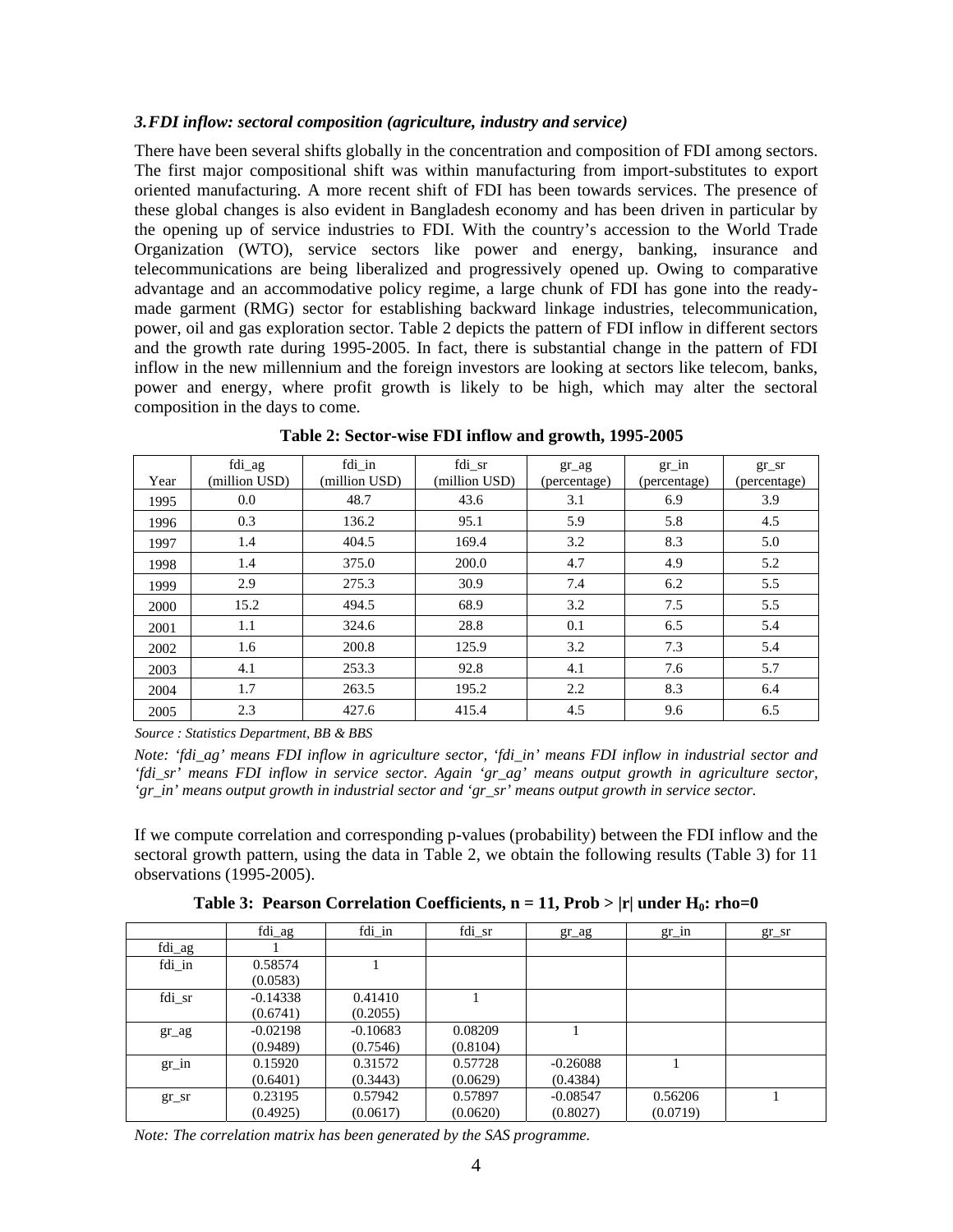From the estimated Pearson correlation coefficients and corresponding p-values (shown in parentheses), it is evident that FDI inflow in industrial sector does not appear to correlate much with industrial growth, however, it relates better with service sector growth. On the other hand, FDI inflow in service sector is fairly well correlated with the growth in that sector as well as in the industrial sector. FDI inflow in agricultural sector does not have any close relationship with the sectoral growth pattern. The above pattern is suggestive of mutual externalities between growth in industrial and service sectors, though curiously FDI in service sector co-varies with growth in both these sectors, while FDI in industry co-varies only with service sector growth. The paucity of data prevents further inference.

#### *4. FDI inflow by source country*

The emergence of new sources of FDI, may be of particular relevance to low-income host countries like Bangladesh. Indeed, the role of developing and transition economies as sources of FDI is increasing with the passage of time. Transnational Corporations (TNCs) from developing and transition economies have become important investors in many LDCs. Bangladesh also depends on 36 countries across the globe for FDI. Among the sources, 21 countries belong to the developing and transition economies. Table 4 illustrates the total FDI inflow in Bangladesh over the last 11 years from 1995 to 2005 from different countries across the world. Table 4 depicts that near about 70 percent of annual FDI has been received from only 11 countries.

|                     |       |        |        |        |        |        |        |        | (USD in million) |        |        |
|---------------------|-------|--------|--------|--------|--------|--------|--------|--------|------------------|--------|--------|
| Country             | 1995  | 1996   | 1997   | 1998   | 1999   | 2000   | 2001   | 2002   | 2003             | 2004   | 2005   |
| Denmark             | 0.78  | 2.23   | 0.00   | 0.03   | 0.14   | 22.50  | 4.00   | 3.10   | 14.00            | 18.80  | 18.30  |
| Egypt               | 0.00  | 0.00   | 0.00   | 0.00   | 0.00   | 0.00   | 0.00   | 0.00   | 0.00             | 19.90  | 48.40  |
| Hong Kong-<br>China | 2.73  | 5.94   | 21.63  | 13.14  | 20.52  | 14.80  | 5.80   | 17.10  | 11.70            | 13.90  | 53.10  |
| Japan               | 6.61  | 5.37   | 51.31  | 15.65  | 35.04  | 10.50  | 2.20   | 11.90  | 17.50            | 30.00  | 46.40  |
| Malaysia            | 0.00  | 0.08   | 6.12   | 5.01   | 2.91   | 6.20   | 0.30   | 11.40  | 13.40            | 39.00  | 33.10  |
| Norway              | 0.00  | 0.00   | 0.00   | 23.71  | 3.31   | 0.00   | 0.00   | 26.40  | 21.90            | 59.60  | 53.50  |
| Singapore           | 0.06  | 0.03   | 2.83   | 0.50   | 1.10   | 1.90   | 1.60   | 12.70  | 3.20             | 2.30   | 97.50  |
| South Korea         | 18.23 | 43.20  | 34.59  | 70.94  | 101.36 | 31.40  | 16.80  | 30.70  | 24.50            | 18.50  | 29.90  |
| <b>UAE</b>          | 0.05  | 0.15   | 0.14   | 0.18   | 1.58   | 0.00   | 0.90   | 0.00   | 16.70            | 12.80  | 55.50  |
| UK                  | 20.26 | 86.36  | 255.88 | 40.93  | 35.61  | 157.00 | 52.90  | 18.50  | 83.60            | 91.00  | 152.80 |
| <b>USA</b>          | 15.16 | 14.40  | 67.64  | 232.90 | 66.94  | 29.30  | 29.10  | 24.50  | 32.10            | 61.80  | 141.80 |
| Others              | 28.42 | 73.85  | 135.17 | 173.47 | 40.63  | 305.00 | 240.9  | 172.00 | 111.60           | 92.80  | 115.00 |
| <b>Total</b>        | 92.30 | 231.61 | 575.31 | 576.46 | 309.14 | 578.60 | 354.50 | 328.30 | 350.20           | 460.40 | 845.30 |

**Table 4: Country-wise FDI inflow, 1995-2005 (calendar year)**

*Source : Statistics Department, Bangladesh Bank* 

#### *5. FDI inflow by components*

FDI comprises of basically three components: equity capital, reinvested earnings and intracompany loans. Equity capital is the foreign direct investor's purchase of shares of an enterprise in a country other than its own. Reinvested earnings equal the direct investor's share of earnings (in proportion to direct equity participation), not distributed as dividends by affiliates, or earnings not remitted to the direct investor. Such retained profits by affiliates are reinvested. Intra-company loans are intra-company debt transactions, and refer to short or long-term borrowing and lending of funds between direct investors (parent enterprise) and affiliated enterprises. Table 5 illustrates the distribution of FDI in Bangladesh by its main components.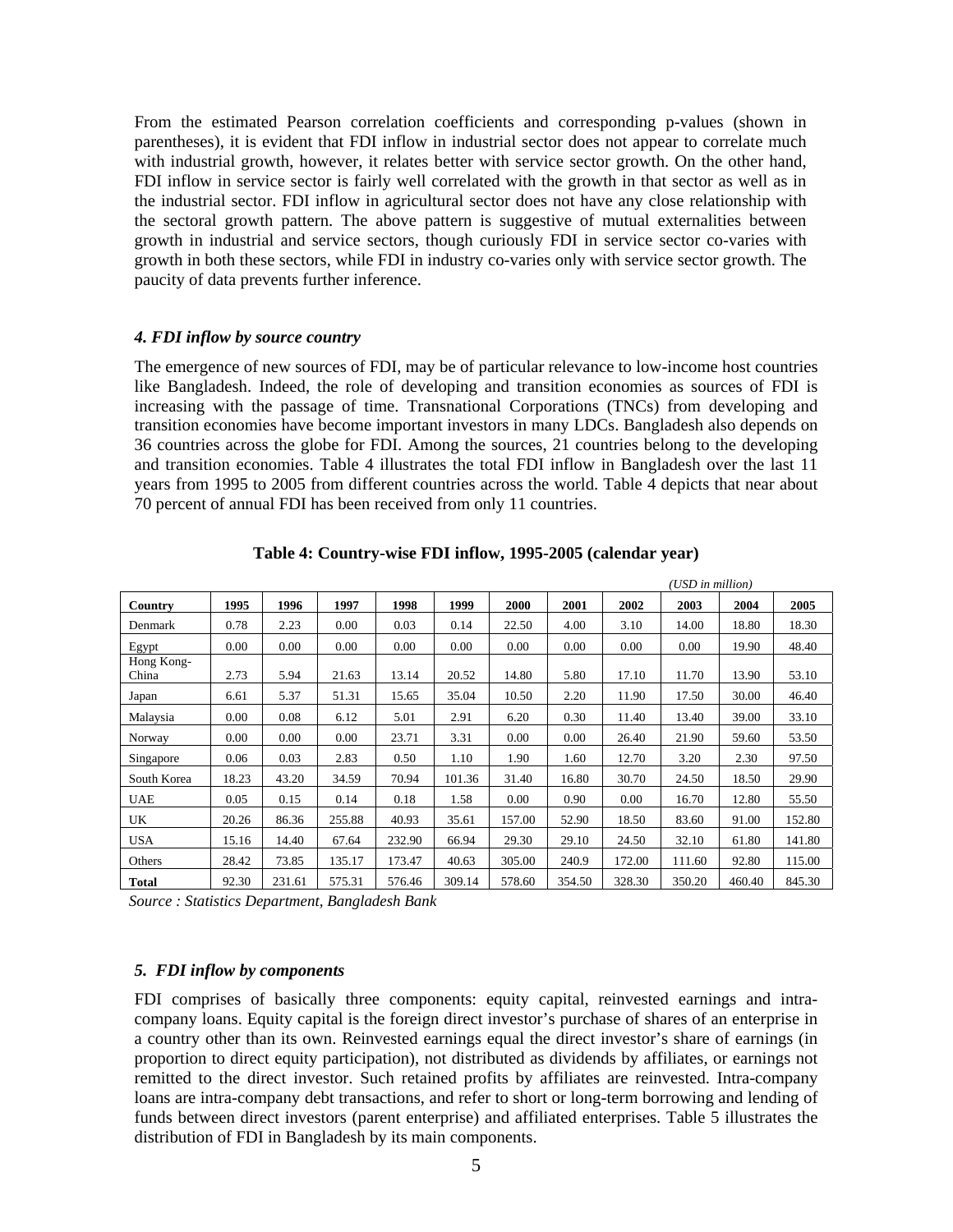|                                                                        |       |       |       |       |       |       |       |       |             | (USD in million) |       |                        |
|------------------------------------------------------------------------|-------|-------|-------|-------|-------|-------|-------|-------|-------------|------------------|-------|------------------------|
| <b>FDI</b> component                                                   | 1995  | 1996  | 1997  | 1998  | 1999  | 2000  | 2001  | 2002  | 2003        | 2004             | 2005  | $\mathbf{A}$<br>v<br>e |
| <b>Equity Capital</b>                                                  | 37.3  | 69.5  | 332.1 | 280.5 | 137.5 | 350.2 | 233.8 | 133.8 | 156.1       | 155.9            | 425.6 | r<br>a<br>g            |
| Re-invested earnings                                                   | 35.5  | 121.7 | 163.4 | 189.9 | 76.2  | 77.8  | 65.0  |       | 116.8 170.1 | 239.8            | 247.5 | e<br>E                 |
| Intra-company loans                                                    | 19.5  | 40.4  | 79.8  | 106.1 | 95.4  | 150.6 | 55.7  | 77.7  | 24.0        | 64.7             | 172.2 | q<br>u<br>1            |
| <b>Total</b>                                                           | 92.3  | 231.6 | 575.3 | 576.5 | 309.1 | 578.6 | 354.5 | 328.3 | 350.2       | 460.4            | 845.3 | t<br>y                 |
| Share of equity capital to total FDI<br>inflow (%), 1995-2005          | 40.41 | 30.01 | 57.73 | 48.66 | 44.48 | 60.53 | 65.95 | 40.76 | 44.57       | 33.86            | 50.35 | 47.03                  |
| Weighted share of equity capital to<br>total FDI inflow (%), 1995-2005 | 0.79  | 1.48  | 7.05  | 5.96  | 2.95  | 7.44  | 4.97  | 2.84  | 3.31        | 3.31             | 9.04  | 49.14                  |

**Table 5: Component-wise FDI inflow, 1995-2005 (calendar year)** 

*Source: Statistics Department, Bangladesh Bank*

Table 5 reveals that the basic component of FDI, equity capital contributed about 47 percent of the total FDI inflow on an average over the last 11 years, 1995 to 2005, whereas the weighted average has been 49.14 percent. Therefore, actual inflow of FDI in the form of equity participation by the foreign direct investors is substantially less than the headline figures cited in the media.

#### *6. FDI related outward remittances*

FDI brings much-needed foreign funds for current investment, but it also creates long-term obligations in the form of future repatriation of profit earned by the foreign investor. Another bothersome aspect is the round tripping of capital that finds original investment (including intracompany debt and interest) and domestic capital reinvested as 'FDI', because of discriminatory taxation policy that favours FDI over domestic investment. Table 6 shows the possible repatriation of foreign exchange in the form of dividend/profit, capital repatriation, private debt repayment and family maintenance during 1995 to 2005.

Table 6 shows that between 1995 and 2002 the country enjoyed a higher rate of FDI inflow with a lower outflow of profit and loan repayment. But in the year 2003 and 2004, the net balance, i.e., inflow minus outflow is negative implying that foreign investors have taken out more money than they have pumped into the country through repatriation of profit/dividend, capital and repayment of loans with foreign banks and other sources. However, total inflow of FDI exceeded total outflow in 2005. If we compute the present value (PV) of the 'gross inflow' and also 'net inflow' in Table 6, discounting at 5 percent, which is close to the long term US bond yield, we get 4566.19 million US dollar as the PV of 'gross FDI inflow' over the period, 1995-2005 (11 years). On the other hand, PV of 'net inflow' is 1516.26 million US dollar, just one-third of the gross inflow.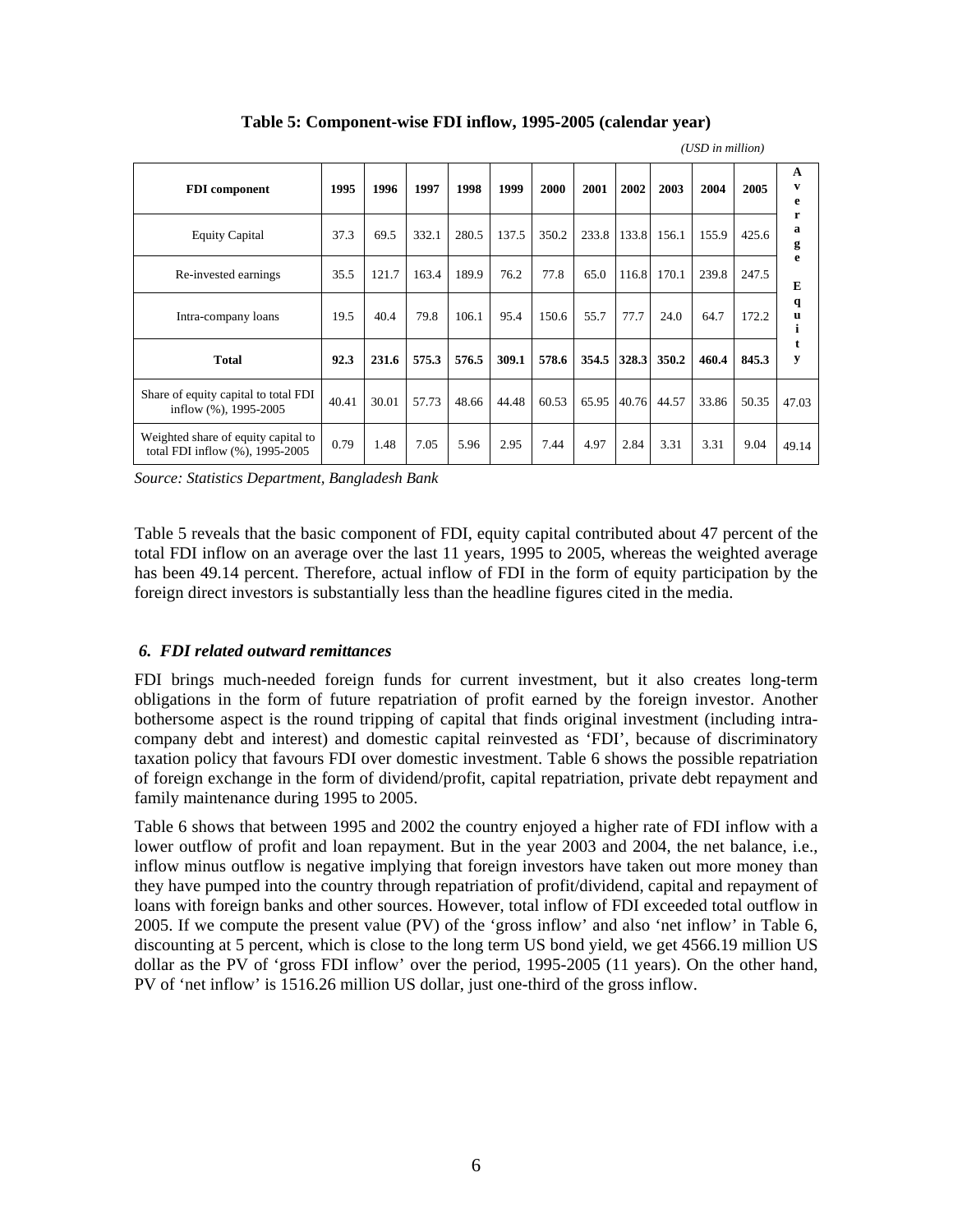|                                                               |       |       |               |        |       |       |                      |        |                   | USD in million) |        |
|---------------------------------------------------------------|-------|-------|---------------|--------|-------|-------|----------------------|--------|-------------------|-----------------|--------|
| Year                                                          | 1995  | 1996  | 1997          | 1998   | 1999  | 2000  | 2001                 | 2002   | 2003              | 2004            | 2005   |
| Dividend/Profit Repatriation                                  | 19    | 18    | 26            | 40     | 83    | 149   | 175                  | 195    | 355               | 338             | 418    |
| Inv. liquidation/Cap.<br>Repatriation                         | 0.3   |       | 0.6           | 0.1    | 2.9   | 0.5   | 0.5                  | 2.6    | 2.2               | 10.5            | 3.3    |
| Private Debt amortization                                     | 20    | 34    | 84            | 53     | 168   | 227   | 188                  | 243    | 229               | 372             | 208    |
| <b>Family Maintenance</b>                                     | 0.99  | 0.74  | 1.41          | 1.56   | 1.92  | 2.43  | 1.84                 | 2.82   | 4.19              | 4.72            | 2.58   |
| Total Outward flow (a)                                        | 40.29 | 52.74 | 112.01        | 94.66  |       |       | 255.82 378.93 365.34 | 443.42 | 590.39            | 725.22          | 631.88 |
| <b>Gross FDI inflow including</b><br>private outside loan (b) | 106.3 | 267.6 | 610.3         | 668.5  | 455.1 | 703.6 | 568.5                | 573.3  | 466.2             | 545.4           | 927.3  |
| <b>Net Inflow/Outflow</b><br>$(b) - (a)$                      | 66.01 |       | 214.86 498.29 | 573.84 |       |       | 199.28 324.67 203.16 | 129.88 | -124.19   -179.82 |                 | 295.42 |

**Table 6: FDI related outward remittances, 1995-2005(calendar year)** 

*Source: Statistics Department, Bangladesh Bank* 

*Note: Here 'gross FDI inflow' differs from 'total FDI inflow' in Table 1, due to inclusion of private outside loan with the total inflow.*

#### *7. Net Effects and Policy Recommendations*

 $\overline{a}$ 

While welcoming FDI, it would simultaneously be prudent and farsighted to develop a set of priorities in guiding FDI decisions. The general principle one can easily agree on, is to promote long-term sustainable economic growth through labour-intensive economic activities, which is the primary goal of any investment. Issues of advanced technology and its diffusion, strengthening of the country's comparative advantage and hence export growth, help develop the domestic capital market are among the elements at the next level of focus. However, within these broad guidelines, it is observed that foreign investors are often keen to bring outside private loans. As a result, they have to remit more outside the country for repayment, which creates pressure on the foreign exchange reserves.

Foreign companies are often reluctant to arrange funds domestically or float shares in the domestic capital market. These practices do not alleviate the capital market of its weaknesses. One reason is perhaps the concern that if the stock prices of these foreign companies remain low in Dhaka that may ultimately hamper their business in other locations. Of course, listing in the stock exchanges is not mandatory for foreign companies as yet. Moreover, due to some restrictions on sanctioning funds (e.g., single borrower exposure limit) by domestic banks and financial institutions, foreign companies have not been looking for domestic finance in most cases. In this connection, the syndication of domestic credit being negotiated by the Saudi owners of Rupali Bank is a positive move. Recently, Bangladesh Bank has put directives to foreign owned/controlled firms/companies seeking domestic currency term loans regarding the composition of their investment (FE Circular no.07, dated 14 August, 2006). The directive stipulates that debt may not exceed 50 percent of total investment[.](#page-6-0)<sup>2</sup>

In spite of negative flows generated in some years, overall FDI helps output growth, particularly in service and industrial sectors of the economy. However, one should weigh up both the positive and negative implications of individual FDI proposals before any decision. It would appear that the specific policy directives might be revisited so as to reduce dependence on foreign bank borrowing,

<span id="page-6-0"></span> $2$  It is evident that the BB circular regarding the debt-equity ratio does not apply to foreign owned/controlled firms who do not seek term finance in local currency. Foreign borrowing by foreign owned/controlled firms is governed by the related BOI guidelines, which is presently under review.